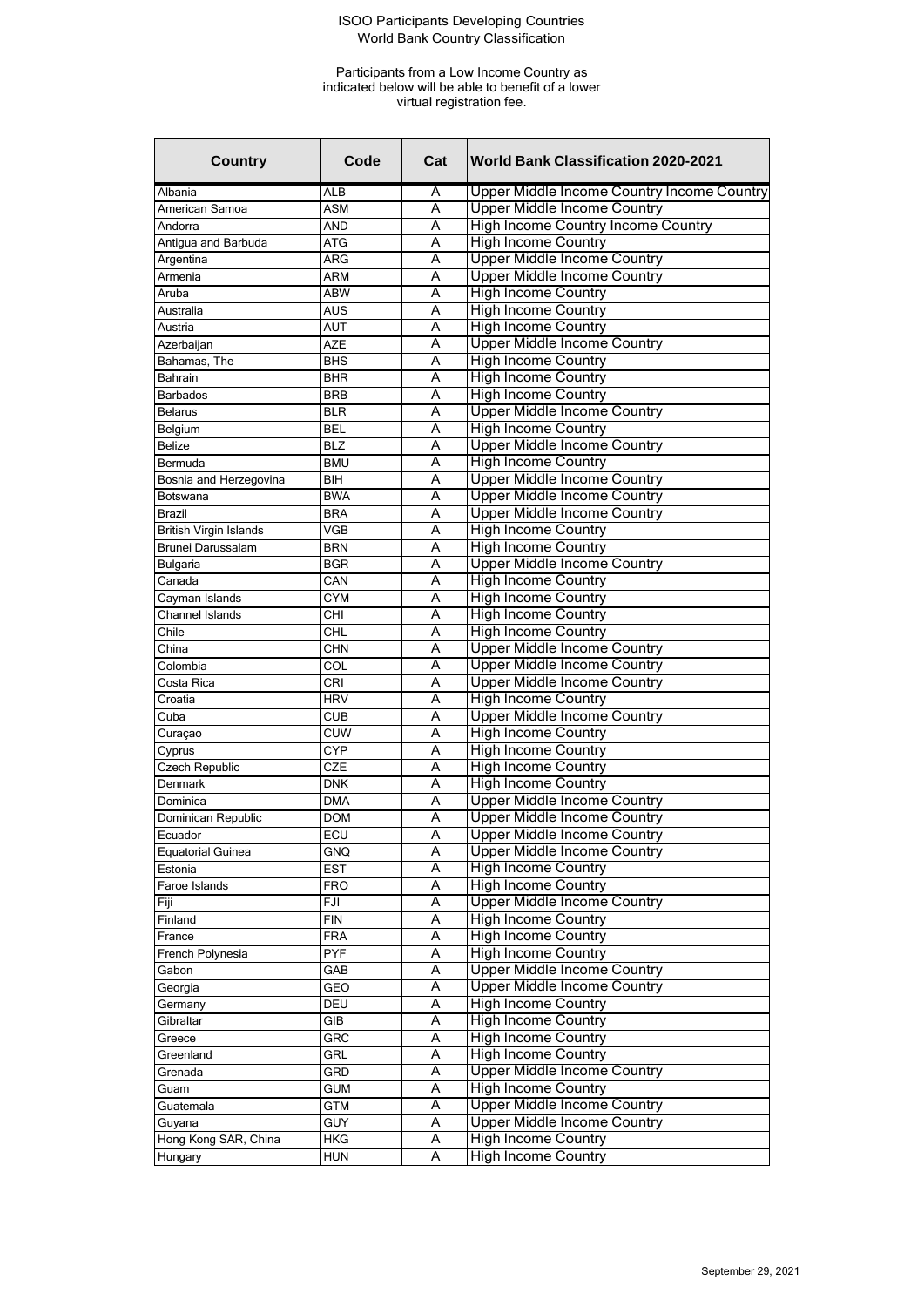| <b>Country</b>            | Code       | Cat | <b>World Bank Classification 2020-2021</b> |
|---------------------------|------------|-----|--------------------------------------------|
| Iceland                   | <b>ISL</b> | A   | <b>High Income Country</b>                 |
| Indonesia                 | <b>IDN</b> | A   | <b>Upper Middle Income Country</b>         |
| Iran, Islamic Rep.        | <b>IRN</b> | А   | <b>Upper Middle Income Country</b>         |
| Iraq                      | IRQ        | A   | <b>Upper Middle Income Country</b>         |
| Ireland                   | <b>IRL</b> | A   | <b>High Income Country</b>                 |
| Isle of Man               | <b>IMN</b> | A   | <b>High Income Country</b>                 |
| Israel                    | <b>ISR</b> | A   | <b>High Income Country</b>                 |
| Italy                     | ITA        | Α   | <b>High Income Country</b>                 |
| Jamaica                   | <b>JAM</b> | A   | <b>Upper Middle Income Country</b>         |
| Japan                     | <b>JPN</b> | A   | <b>High Income Country</b>                 |
| Jordan                    | <b>JOR</b> | A   | <b>Upper Middle Income Country</b>         |
| Kazakhstan                | <b>KAZ</b> | Α   | <b>Upper Middle Income Country</b>         |
| Korea, Rep.               | <b>KOR</b> | A   | <b>High Income Country</b>                 |
| Kosovo                    | XKX        | Α   | <b>Upper Middle Income Country</b>         |
| Kuwait                    | <b>KWT</b> | A   | <b>High Income Country</b>                 |
| Latvia                    | <b>LVA</b> | A   | <b>High Income Country</b>                 |
| Lebanon                   | LBN        | A   | <b>Upper Middle Income Country</b>         |
| Libya                     | LBY        | A   | <b>Upper Middle Income Country</b>         |
| Liechtenstein             | LIE        | A   | <b>High Income Country</b>                 |
| Lithuania                 | LTU        | A   | <b>High Income Country</b>                 |
| Luxembourg                | <b>LUX</b> | A   | <b>High Income Country</b>                 |
| Macao SAR, China          | <b>MAC</b> | A   | <b>High Income Country</b>                 |
| Malaysia                  | <b>MYS</b> | Α   | <b>Upper Middle Income Country</b>         |
| <b>Maldives</b>           | <b>MDV</b> | A   | <b>Upper Middle Income Country</b>         |
| Malta                     | <b>MLT</b> | А   | <b>High Income Country</b>                 |
| Marshall Islands          | <b>MHL</b> | A   | <b>Upper Middle Income Country</b>         |
| Mauritius                 | <b>MUS</b> | A   | <b>High Income Country</b>                 |
| Mexico                    | <b>MEX</b> | A   | <b>Upper Middle Income Country</b>         |
| Monaco                    | <b>MCO</b> | A   | <b>High Income Country</b>                 |
| Montenegro                | MNE        | Α   | <b>Upper Middle Income Country</b>         |
| Namibia                   | <b>NAM</b> | A   | <b>Upper Middle Income Country</b>         |
| Nauru                     | <b>NRU</b> | A   | <b>High Income Country</b>                 |
| Netherlands               | <b>NLD</b> | A   | <b>High Income Country</b>                 |
| New Caledonia             | <b>NCL</b> | Α   | <b>High Income Country</b>                 |
| New Zealand               | <b>NZL</b> | A   | <b>High Income Country</b>                 |
| North Macedonia           | <b>MKD</b> | А   | <b>Upper Middle Income Country</b>         |
| Northern Mariana Islands  | <b>MNP</b> | A   | <b>High Income Country</b>                 |
| Norway                    | <b>NOR</b> | Α   | <b>High Income Country</b>                 |
| Oman                      | <b>OMN</b> | Ā   | <b>High Income Country</b>                 |
| Palau                     | <b>PLW</b> | Α   | <b>High Income Country</b>                 |
| Panama                    | PAN        | A   | <b>High Income Country</b>                 |
| Paraguay                  | PRY        | Α   | <b>Upper Middle Income Country</b>         |
| Peru                      | PER        | Α   | <b>Upper Middle Income Country</b>         |
| Poland                    | POL        | Α   | <b>High Income Country</b>                 |
| Portugal                  | PRT        | Α   | <b>High Income Country</b>                 |
| Puerto Rico               | PRI        | Α   | <b>High Income Country</b>                 |
| Qatar                     | QAT        | Α   | <b>High Income Country</b>                 |
| Romania                   | ROU        | Α   | <b>High Income Country</b>                 |
| Russian Federation        | <b>RUS</b> | Α   | <b>Upper Middle Income Country</b>         |
| Samoa                     | <b>WSM</b> | Α   | <b>Upper Middle Income Country</b>         |
| San Marino                | <b>SMR</b> | A   | <b>High Income Country</b>                 |
| Saudi Arabia              | SAU        | Α   | <b>High Income Country</b>                 |
| Serbia                    | SRB        | Α   | <b>Upper Middle Income Country</b>         |
| Seychelles                | <b>SYC</b> | Α   | <b>High Income Country</b>                 |
| Singapore                 | SGP        | Α   | <b>High Income Country</b>                 |
| Sint Maarten (Dutch part) | <b>SXM</b> | Α   | <b>High Income Country</b>                 |
| Slovak Republic           | <b>SVK</b> | Α   | <b>High Income Country</b>                 |
| Slovenia                  | SVN        | Α   | <b>High Income Country</b>                 |
|                           |            |     |                                            |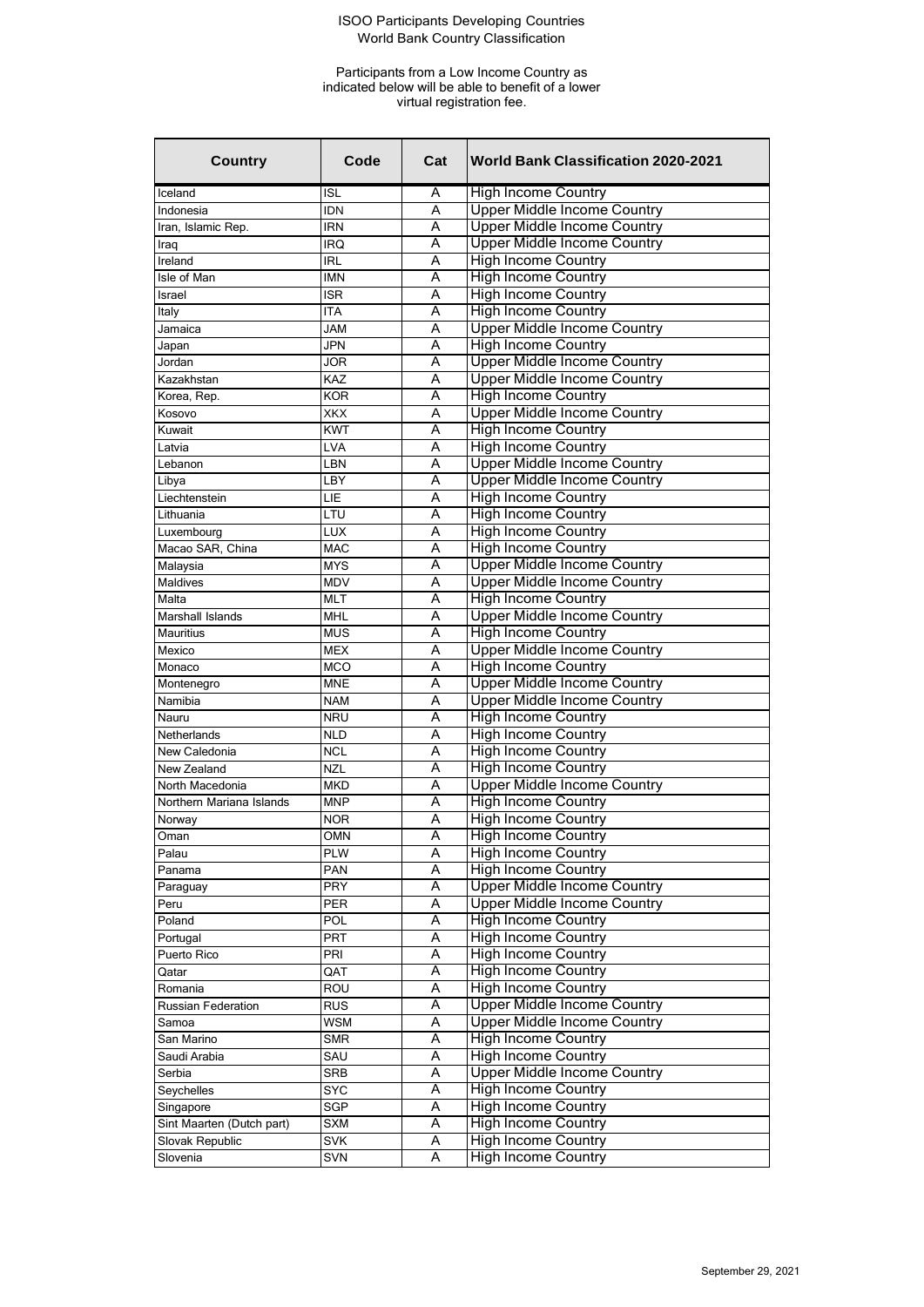| <b>Country</b>                  | Code            | Cat | <b>World Bank Classification 2020-2021</b> |
|---------------------------------|-----------------|-----|--------------------------------------------|
| South Africa                    | ZAF             | Α   | <b>Upper Middle Income Country</b>         |
| Spain                           | <b>ESP</b>      | А   | <b>High Income Country</b>                 |
| St. Kitts and Nevis             | KNA             | Α   | <b>High Income Country</b>                 |
| St. Lucia                       | <b>LCA</b>      | A   | <b>Upper Middle Income Country</b>         |
| St. Martin (French part)        | <b>MAF</b>      | A   | <b>High Income Country</b>                 |
| St. Vincent and the Grenadines  | <b>VCT</b>      | A   | <b>Upper Middle Income Country</b>         |
| Suriname                        | <b>SUR</b>      | Α   | <b>Upper Middle Income Country</b>         |
| Sweden                          | <b>SWE</b>      | A   | <b>High Income Country</b>                 |
| Switzerland                     | <b>CHE</b>      | A   | <b>High Income Country</b>                 |
| Taiwan, China                   | <b>TWN</b>      | A   | <b>High Income Country</b>                 |
| Thailand                        | <b>THA</b>      | A   | <b>Upper Middle Income Country</b>         |
| Tonga                           | <b>TON</b>      | A   | <b>Upper Middle Income Country</b>         |
| Trinidad and Tobago             | TTO             | A   | <b>High Income Country</b>                 |
| Turkey                          | TUR             | A   | <b>Upper Middle Income Country</b>         |
| Turkmenistan                    | <b>TKM</b>      | A   | <b>Upper Middle Income Country</b>         |
| <b>Turks and Caicos Islands</b> | <b>TCA</b>      | А   | <b>High Income Country</b>                 |
| Tuvalu                          | <b>TUV</b>      | A   | <b>Upper Middle Income Country</b>         |
| <b>United Arab Emirates</b>     | ARE             | Α   | <b>High Income Country</b>                 |
| United Kingdom                  | <b>GBR</b>      | A   | <b>High Income Country</b>                 |
| <b>United States</b>            | USA             | A   | <b>High Income Country</b>                 |
|                                 | <b>URY</b>      | A   | <b>High Income Country</b>                 |
| Uruguay<br>Venezuela, RB        | <b>VEN</b>      | A   | <b>Upper Middle Income Country</b>         |
| Virgin Islands (U.S.)           | <b>VIR</b>      | A   | <b>High Income Country</b>                 |
|                                 |                 | в   | Lower Middle Income Country                |
| Algeria                         | <b>DZA</b>      |     |                                            |
| Angola                          | AGO             | В   | Lower Middle Income Country                |
| Bangladesh                      | BGD             | B   | Lower Middle Income Country                |
| Benin                           | BEN             | В   | Lower Middle Income Country                |
| <b>Bhutan</b>                   | <b>BTN</b>      | В   | Lower Middle Income Country                |
| <b>Bolivia</b>                  | BOL             | В   | Lower Middle Income Country                |
| Cabo Verde                      | <b>CPV</b>      | в   | Lower Middle Income Country                |
| Cambodia                        | <b>KHM</b>      | В   | Lower Middle Income Country                |
| Cameroon                        | <b>CMR</b>      | В   | Lower Middle Income Country                |
| Comoros                         | <b>COM</b>      | B   | Lower Middle Income Country                |
| Congo, Rep.                     | COG             | В   | Lower Middle Income Country                |
| Côte d'Ivoire                   | C <sub>IV</sub> | В   | Lower Middle Income Country                |
| Djibouti                        | DJI             | В   | Lower Middle Income Country                |
| Egypt, Arab Rep.                | EGY             | B   | Lower Middle Income Country                |
| El Salvador                     | <b>SLV</b>      | B   | Lower Middle Income Country                |
| Eswatini                        | <b>SWZ</b>      | В   | Lower Middle Income Country                |
| Ghana                           | GHA             | В   | Lower Middle Income Country                |
| Honduras                        | <b>HND</b>      | В   | Lower Middle Income Country                |
| India                           | <b>IND</b>      | B   | Lower Middle Income Country                |
| Kenya                           | KEN             | B   | Lower Middle Income Country                |
| Kiribati                        | KIR.            | B   | Lower Middle Income Country                |
| Kyrgyz Republic                 | KGZ             | В   | Lower Middle Income Country                |
| Lao PDR                         | LAO             | B   | Lower Middle Income Country                |
| Lesotho                         | LSO             | в   | Lower Middle Income Country                |
| Mauritania                      | MRT             | B   | Lower Middle Income Country                |
| Micronesia, Fed. Sts.           | <b>FSM</b>      | B   | Lower Middle Income Country                |
| Moldova                         | <b>MDA</b>      | В   | Lower Middle Income Country                |
| Mongolia                        | <b>MNG</b>      | В   | Lower Middle Income Country                |
| Morocco                         | MAR             | в   | Lower Middle Income Country                |
| Myanmar                         | MMR             | В   | Lower Middle Income Country                |
| Nepal                           | <b>NPL</b>      | B   | Lower Middle Income Country                |
| Nicaragua                       | <b>NIC</b>      | B   | Lower Middle Income Country                |
| Nigeria                         | <b>NGA</b>      | В   | Lower Middle Income Country                |
| Pakistan                        | <b>PAK</b>      | В   | Lower Middle Income Country                |
| Papua New Guinea                | <b>PNG</b>      | В   | Lower Middle Income Country                |
|                                 |                 |     |                                            |